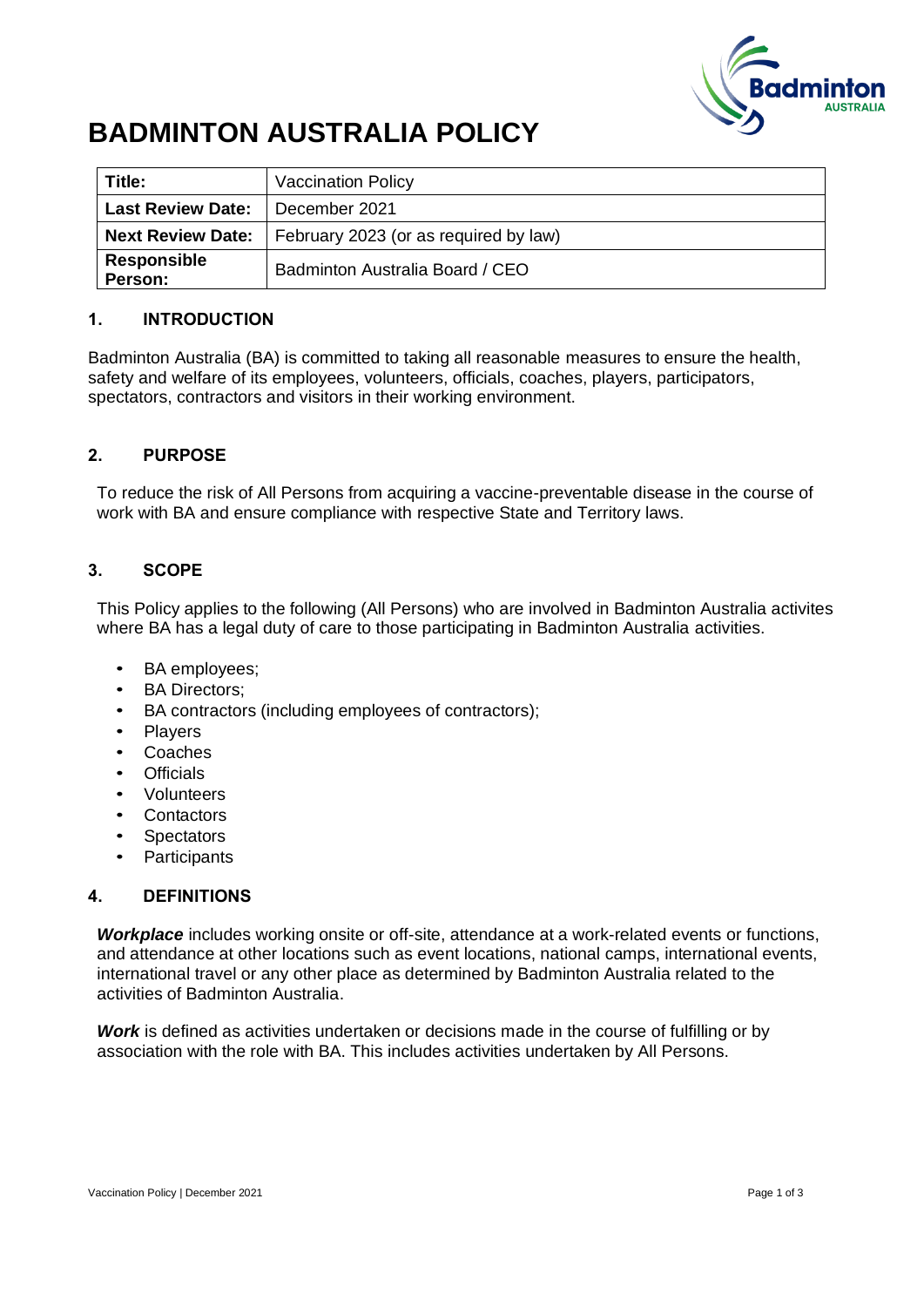### **5. BACKGROUND**

There are many serious and life-threatening diseases which can be prevented through vaccination. Many vaccine-preventable diseases are contagious and readily spread. Individuals who are infected with vaccine-preventable diseases may in turn transmit infection to other people at the workplace, their families, and the wider community.

The BA assessment has considered the ability to minimise the risk to work, health and safety and meet its obligations under Australian work health and safety laws and regulations, resulting from:

- Domestic and international travel;
- Badminton Australia events;
- **Badminton Australia activities**
- Work environment and workplace, locally and overseas; and
- Completion of specific tasks, including spending time with stakeholders.
- Comply with respective State and Territory Laws

#### **6. REQUIREMENTS**

In addition to routine childhood vaccinations, the following table details the BA requirements and recommendations for All Persons undertaking domestic and international travel, participating in events run by Badminton Australia, the workplace, and interaction with athletes and Australian Team Members who may participate in badminton activities.

It is noted that when travelling there may be additional vaccinations that BA determines are compulsory in order to maintain All Persons' safety or as it is a requirement to enter that country.

| <b>VACCINE AGAINST</b> | <b>REQUIREMENT</b>                                                                                                                                                        | <b>DETAILS</b>                                                                                                                                        |
|------------------------|---------------------------------------------------------------------------------------------------------------------------------------------------------------------------|-------------------------------------------------------------------------------------------------------------------------------------------------------|
| COVID-19               | Compulsory for All Persons to<br>be fully vaccinated when they<br>undertake domestic and<br>international travel, interact<br>with athletes and work in the<br>workplace. | The vaccine is currently available<br>throughout Australia.                                                                                           |
|                        |                                                                                                                                                                           | Fully vaccinated refers to having<br>2 doses of the vaccine and/or<br>applicable booster shots in line<br>with respective State and<br>Territory law. |
| Annual Flu vaccination | Strongly recommended for All<br><b>Persons</b>                                                                                                                            |                                                                                                                                                       |

### **7. OPTING OUT OF VACCINATIONS**

There are some specific vaccinations (such as COVID-19) which may become a prerequisite for international travel, and which may also be required to minimise time spent in quarantine (overseas, on return to Australia, or both).

There may be valid reasons for individuals to opt out of vaccinations, such as medical, health or religious reasons. If you are unsure or reluctant to proceed with BA's requirements please speak with the BA CEO or leader of your Badminton Australia program.

A risk assessment, safety precautions and additional measures will need to be put in place for anyone who opts out of any recommended or required vaccination. These protocols will